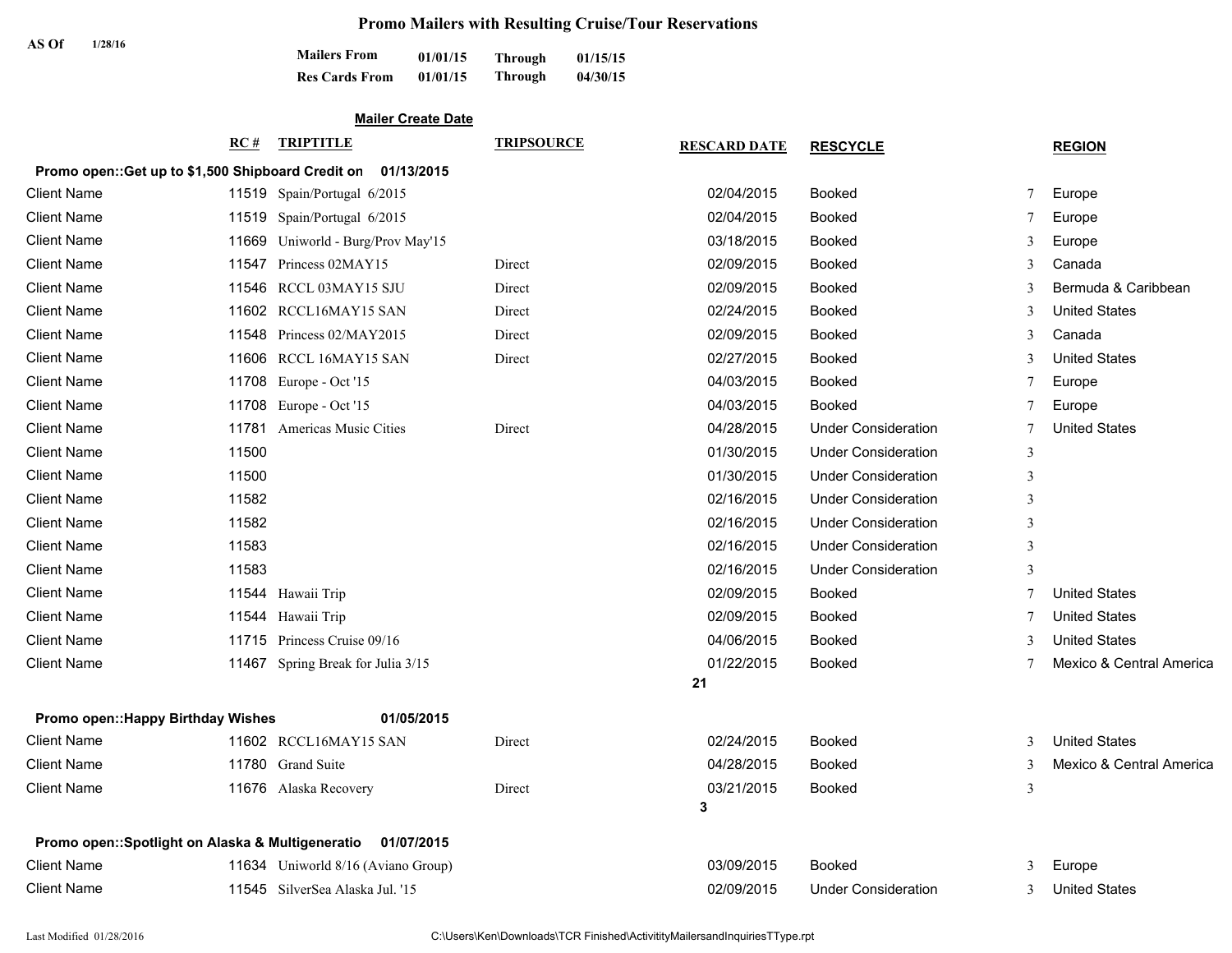# **Promo Mailers with Resulting Cruise/Tour Reservations**

| AS Of<br>1/28/16                                   | <b>Mailers From</b><br>01/01/15<br>01/01/15<br><b>Res Cards From</b> | 01/15/15<br><b>Through</b><br>04/30/15<br><b>Through</b> |                     |                            |   |                           |  |  |
|----------------------------------------------------|----------------------------------------------------------------------|----------------------------------------------------------|---------------------|----------------------------|---|---------------------------|--|--|
| <b>Mailer Create Date</b>                          |                                                                      |                                                          |                     |                            |   |                           |  |  |
|                                                    | <b>TRIPTITLE</b><br>RC#                                              | <b>TRIPSOURCE</b>                                        | <b>RESCARD DATE</b> | <b>RESCYCLE</b>            |   | <b>REGION</b>             |  |  |
| <b>Client Name</b>                                 | 11545 SilverSea Alaska Jul. '15                                      |                                                          | 02/09/2015          | <b>Under Consideration</b> |   | <b>United States</b>      |  |  |
| <b>Client Name</b>                                 | 11545 SilverSea Alaska Jul. '15                                      |                                                          | 02/09/2015          | <b>Under Consideration</b> |   | <b>United States</b>      |  |  |
| <b>Client Name</b>                                 | SilverSea Alaska Jul. '15<br>11545                                   |                                                          | 02/09/2015          | <b>Under Consideration</b> |   | <b>United States</b>      |  |  |
| <b>Client Name</b>                                 | Spring Break for Julia 3/15<br>11467                                 |                                                          | 01/22/2015          | Booked                     |   | Mexico & Central America  |  |  |
| <b>Client Name</b>                                 | 11467<br>Spring Break for Julia 3/15                                 |                                                          | 01/22/2015          | <b>Booked</b>              |   | Mexico & Central America  |  |  |
| <b>Client Name</b>                                 | 11467<br>Spring Break for Julia 3/15                                 |                                                          | 01/22/2015          | <b>Booked</b>              |   | Mexico & Central America  |  |  |
|                                                    |                                                                      |                                                          | 8                   |                            |   |                           |  |  |
| Promo open:: Welcome to the Agency                 | 01/07/2015                                                           |                                                          |                     |                            |   |                           |  |  |
| <b>Client Name</b>                                 | 11432 Vegas trip 2/15                                                |                                                          | 01/12/2015          | <b>Booked</b>              |   | <b>United States</b>      |  |  |
| <b>Client Name</b>                                 | 11432 Vegas trip 2/15                                                |                                                          | 01/12/2015          | <b>Booked</b>              |   | <b>United States</b>      |  |  |
| <b>Client Name</b>                                 | 11432 Vegas trip 2/15                                                |                                                          | 01/12/2015          | <b>Booked</b>              |   | <b>United States</b>      |  |  |
|                                                    |                                                                      |                                                          | 3                   |                            |   |                           |  |  |
| Promo sent:: Bon Voyage                            | 01/02/2015                                                           |                                                          |                     |                            |   |                           |  |  |
| <b>Client Name</b>                                 | 11706 Peru and Bolivia 10/15                                         |                                                          | 04/02/2015          | <b>Booked</b>              |   | South America & Antarctic |  |  |
|                                                    |                                                                      |                                                          | 1                   |                            |   |                           |  |  |
| Promo sent:: Get up to \$1,500 Shipboard Credit on | 01/13/2015                                                           |                                                          |                     |                            |   |                           |  |  |
| <b>Client Name</b>                                 | 11519 Spain/Portugal 6/2015                                          |                                                          | 02/04/2015          | <b>Booked</b>              | 7 | Europe                    |  |  |
| <b>Client Name</b>                                 | 11519 Spain/Portugal 6/2015                                          |                                                          | 02/04/2015          | <b>Booked</b>              |   | Europe                    |  |  |
| <b>Client Name</b>                                 | 11634 Uniworld 8/16 (Aviano Group)                                   |                                                          | 03/09/2015          | <b>Booked</b>              | 3 | Europe                    |  |  |
| <b>Client Name</b>                                 | 11669<br>Uniworld - Burg/Prov May'15                                 |                                                          | 03/18/2015          | Booked                     |   | Europe                    |  |  |
| <b>Client Name</b>                                 | 11545 SilverSea Alaska Jul. '15                                      |                                                          | 02/09/2015          | <b>Under Consideration</b> | 3 | <b>United States</b>      |  |  |
| <b>Client Name</b>                                 | 11547 Princess 02MAY15                                               | Direct                                                   | 02/09/2015          | <b>Booked</b>              | 3 | Canada                    |  |  |
| <b>Client Name</b>                                 | 11546 RCCL 03MAY15 SJU                                               | Direct                                                   | 02/09/2015          | <b>Booked</b>              | 3 | Bermuda & Caribbean       |  |  |
| <b>Client Name</b>                                 | 11563 Gate1                                                          | Direct                                                   | 02/13/2015          | Booked                     |   | Asia                      |  |  |
| <b>Client Name</b>                                 | 11602 RCCL16MAY15 SAN                                                | Direct                                                   | 02/24/2015          | Booked                     | 3 | <b>United States</b>      |  |  |
| <b>Client Name</b>                                 | 11709 Globus Lisbon 22MAY15                                          | Direct                                                   | 04/04/2015          | <b>Booked</b>              |   | Europe                    |  |  |
| <b>Client Name</b>                                 | 11548 Princess 02/MAY2015                                            | Direct                                                   | 02/09/2015          | <b>Booked</b>              | 3 | Canada                    |  |  |
| <b>Client Name</b>                                 | 11543 SilverSea Alaska Jul. '15                                      |                                                          | 02/09/2015          | <b>Booked</b>              |   | <b>United States</b>      |  |  |
| <b>Client Name</b>                                 | 11543 SilverSea Alaska Jul. '15                                      |                                                          | 02/09/2015          | <b>Booked</b>              |   | <b>United States</b>      |  |  |
| <b>Client Name</b>                                 | 11553 Alaska Denali                                                  |                                                          | 02/11/2015          | <b>Booked</b>              |   | <b>United States</b>      |  |  |
| <b>Client Name</b>                                 | 11606 RCCL 16MAY15 SAN                                               | Direct                                                   | 02/27/2015          | <b>Booked</b>              | 3 | <b>United States</b>      |  |  |